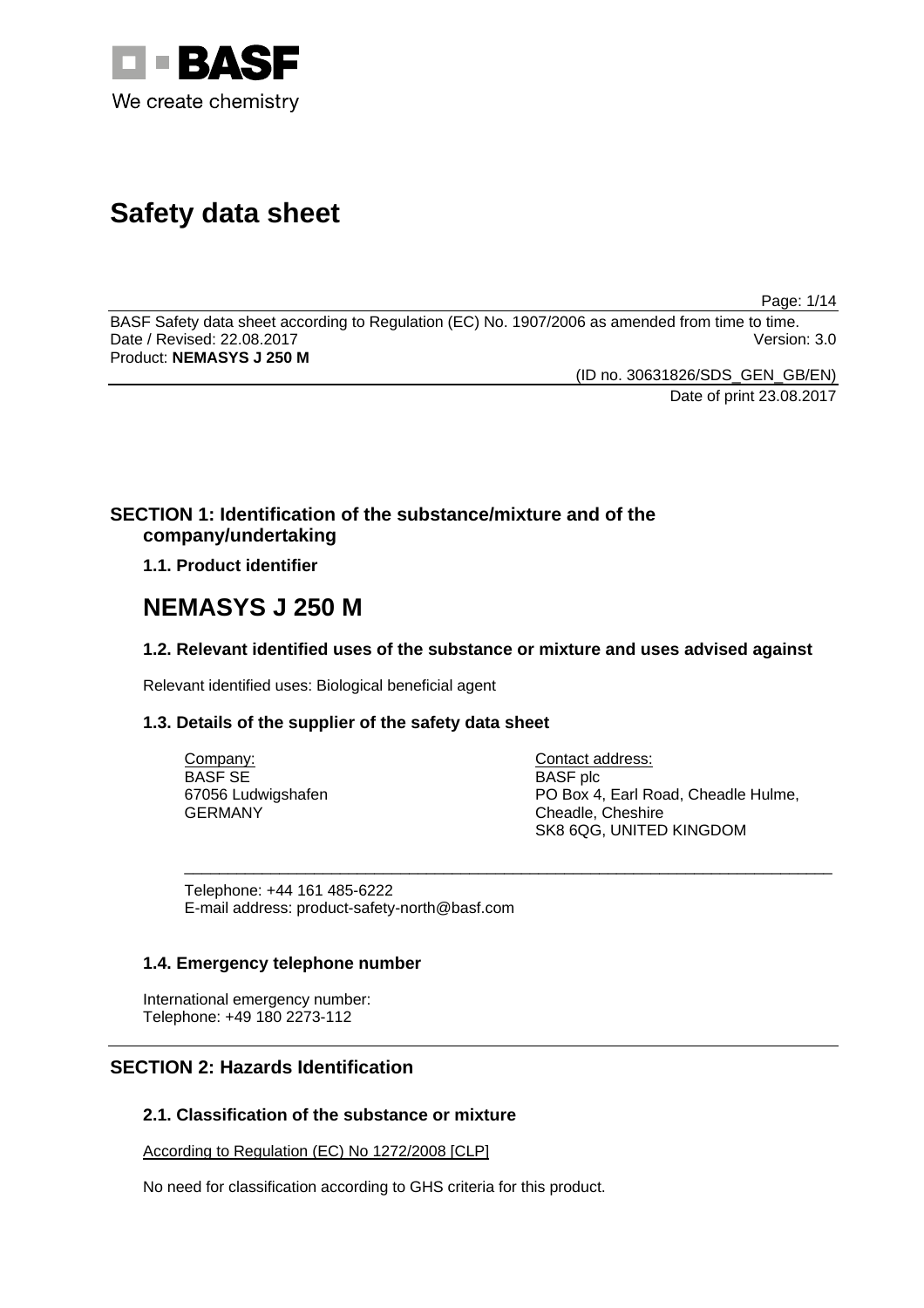Page: 2/14

BASF Safety data sheet according to Regulation (EC) No. 1907/2006 as amended from time to time. Date / Revised: 22.08.2017 Version: 3.0 Product: **NEMASYS J 250 M** 

(ID no. 30631826/SDS\_GEN\_GB/EN)

Date of print 23.08.2017

#### **2.2. Label elements**

Globally Harmonized System, EU (GHS)

Precautionary Statement:

| P101 | If medical advice is needed, have product container or label at hand. |
|------|-----------------------------------------------------------------------|
| P102 | Keep out of reach of children.                                        |
| P103 | Read label before use.                                                |

The product does not require a hazard warning label in accordance with GHS criteria.

#### **2.3. Other hazards**

According to Regulation (EC) No 1272/2008 [CLP]

See section 12 - Results of PBT and vPvB assessment.

If applicable information is provided in this section on other hazards which do not result in classification but which may contribute to the overall hazards of the substance or mixture.

### **SECTION 3: Composition/Information on Ingredients**

#### **3.1. Substances**

Not applicable

#### **3.2. Mixtures**

Chemical nature

Contains: biological beneficial organism, Steinernema feltiae

Hazardous ingredients (GHS) according to Regulation (EC) No. 1272/2008

Silicic acid, calcium salt Content (W/W):  $< 5 \%$ CAS Number: 1344-95-2 EC-Number: 215-710-8 REACH registration number: 01- 2119427745-34

### **SECTION 4: First-Aid Measures**

**4.1. Description of first aid measures**  Remove contaminated clothing.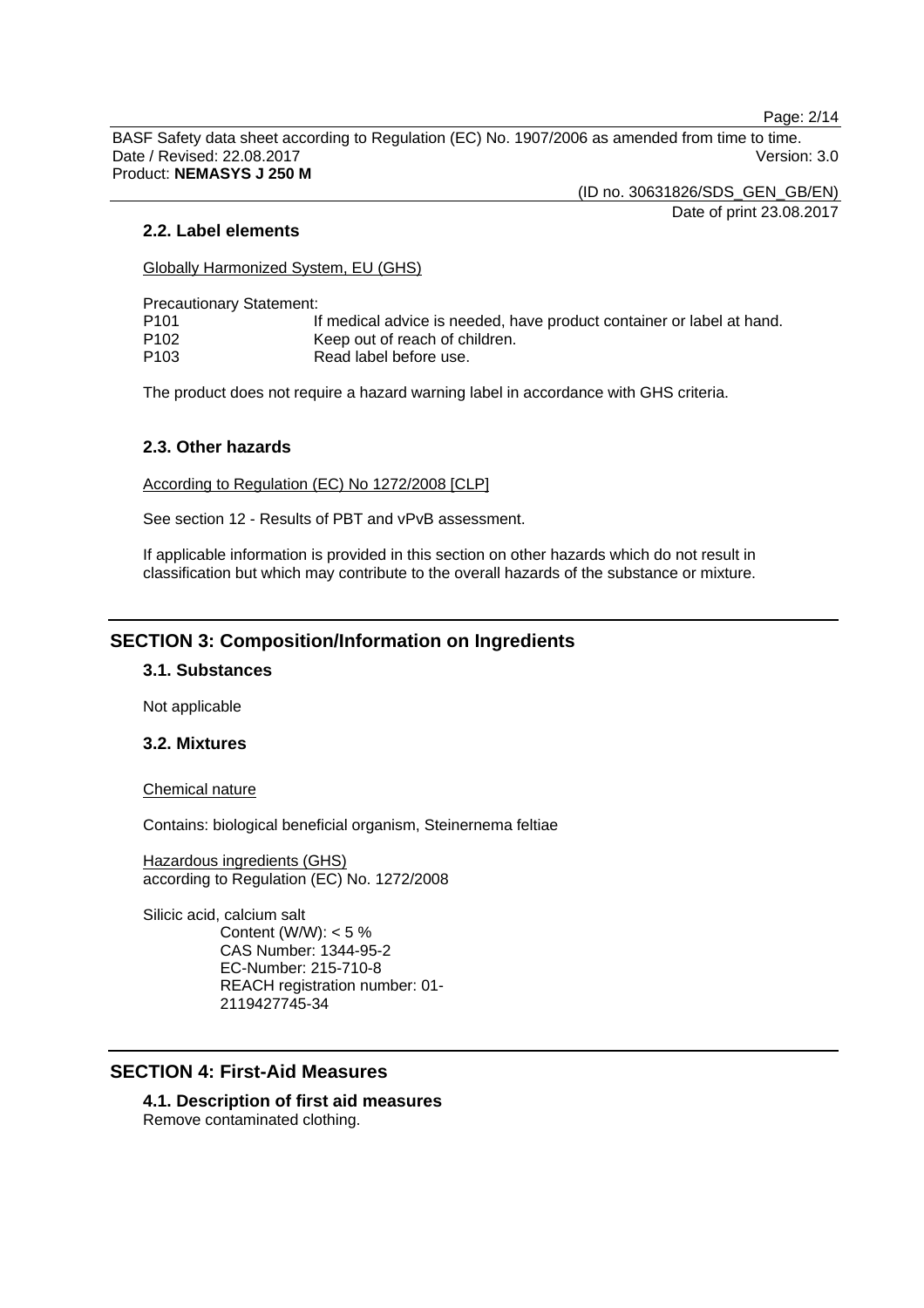Page: 3/14

BASF Safety data sheet according to Regulation (EC) No. 1907/2006 as amended from time to time. Date / Revised: 22.08.2017 Version: 3.0 Product: **NEMASYS J 250 M** 

(ID no. 30631826/SDS\_GEN\_GB/EN)

Date of print 23.08.2017

Show container, label and/or safety data sheet to physician.

If inhaled: Keep patient calm, remove to fresh air.

On skin contact: Wash thoroughly with soap and water.

On contact with eyes: Wash affected eyes for at least 15 minutes under running water with eyelids held open.

On ingestion: Rinse mouth and then drink plenty of water.

#### **4.2. Most important symptoms and effects, both acute and delayed**

Symptoms: No significant reaction of the human body to the product known.

**4.3. Indication of any immediate medical attention and special treatment needed** 

Treatment: Symptomatic treatment (decontamination, vital functions).

### **SECTION 5: Fire-Fighting Measures**

#### **5.1. Extinguishing media**

Suitable extinguishing media: water spray, dry powder, foam

Unsuitable extinguishing media for safety reasons: carbon dioxide

#### **5.2. Special hazards arising from the substance or mixture**

carbon monoxide, Carbon dioxide, nitrogen oxides The substances/groups of substances mentioned can be released in case of fire.

#### **5.3. Advice for fire-fighters**

Special protective equipment: Wear self-contained breathing apparatus and chemical-protective clothing.

Further information:

Keep containers cool by spraying with water if exposed to fire. In case of fire and/or explosion do not breathe fumes. Collect contaminated extinguishing water separately, do not allow to reach sewage or effluent systems. Dispose of fire debris and contaminated extinguishing water in accordance with official regulations.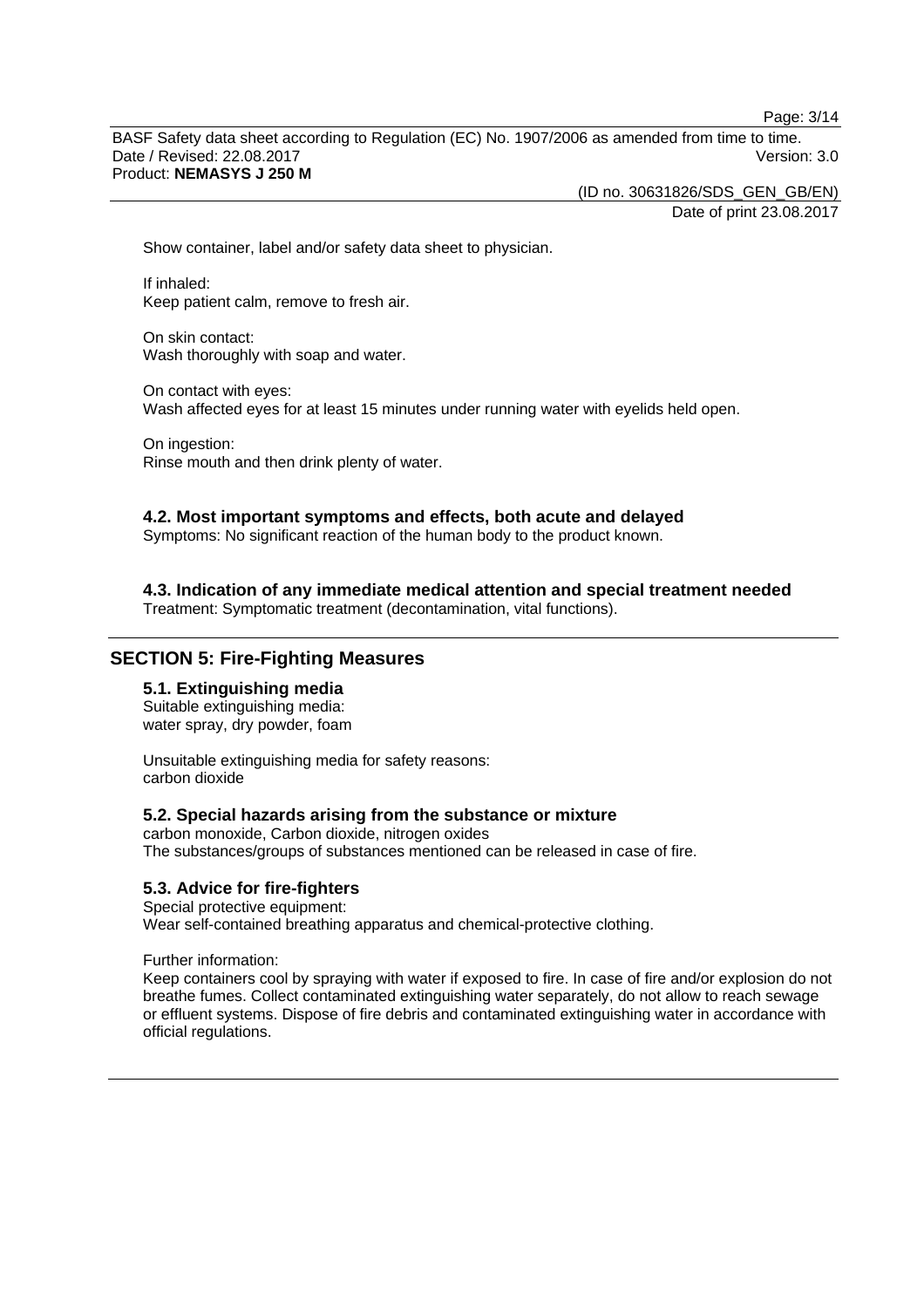Page: 4/14

BASF Safety data sheet according to Regulation (EC) No. 1907/2006 as amended from time to time. Date / Revised: 22.08.2017 Version: 3.0 Product: **NEMASYS J 250 M** 

(ID no. 30631826/SDS\_GEN\_GB/EN)

Date of print 23.08.2017

### **SECTION 6: Accidental Release Measures**

### **6.1. Personal precautions, protective equipment and emergency procedures**

Use personal protective clothing. Avoid contact with the skin, eyes and clothing. Avoid dust formation.

#### **6.2. Environmental precautions**

Do not discharge into the subsoil/soil. Do not discharge into drains/surface waters/groundwater.

Do not allow contamination of public drains or surface or ground waters. Inform local water plc if spillage enters drains and the Environment Agency (England & Wales), the Scottish Environmental Protection Agency (Scotland), or the Environment and Heritage Service (Northern Ireland) if it enters surface or ground waters. Keep people and animals away.

#### **6.3. Methods and material for containment and cleaning up**

For small amounts: Contain with dust binding material and dispose of.

For large amounts: Sweep/shovel up.

Dispose of absorbed material in accordance with regulations. Collect waste in suitable containers, which can be labeled and sealed. Clean contaminated floors and objects thoroughly with water and detergents, observing environmental regulations. Avoid raising dust.

#### **6.4. Reference to other sections**

Information regarding exposure controls/personal protection and disposal considerations can be found in section 8 and 13.

### **SECTION 7: Handling and Storage**

#### **7.1. Precautions for safe handling**

No special measures necessary if stored and handled correctly. Ensure thorough ventilation of stores and work areas. When using do not eat, drink or smoke. Hands and/or face should be washed before breaks and at the end of the shift.

Protection against fire and explosion:

Avoid dust formation. Dust can form an explosive mixture with air. Prevent electrostatic charge sources of ignition should be kept well clear - fire extinguishers should be kept handy.

### **7.2. Conditions for safe storage, including any incompatibilities**

Segregate from foods and animal feeds.

Further information on storage conditions: Keep away from heat. Protect from direct sunlight. Store protected against freezing.

Storage stability: Storage temperature: 2 - 8 °C If an expiry date is mentioned on the packaging/label this takes priority over the statements on storage duration in this safety data sheet.

#### Protect from temperatures below: 2 °C

Changes in the properties of the product may occur if substance/product is stored below indicated temperature for extended periods of time.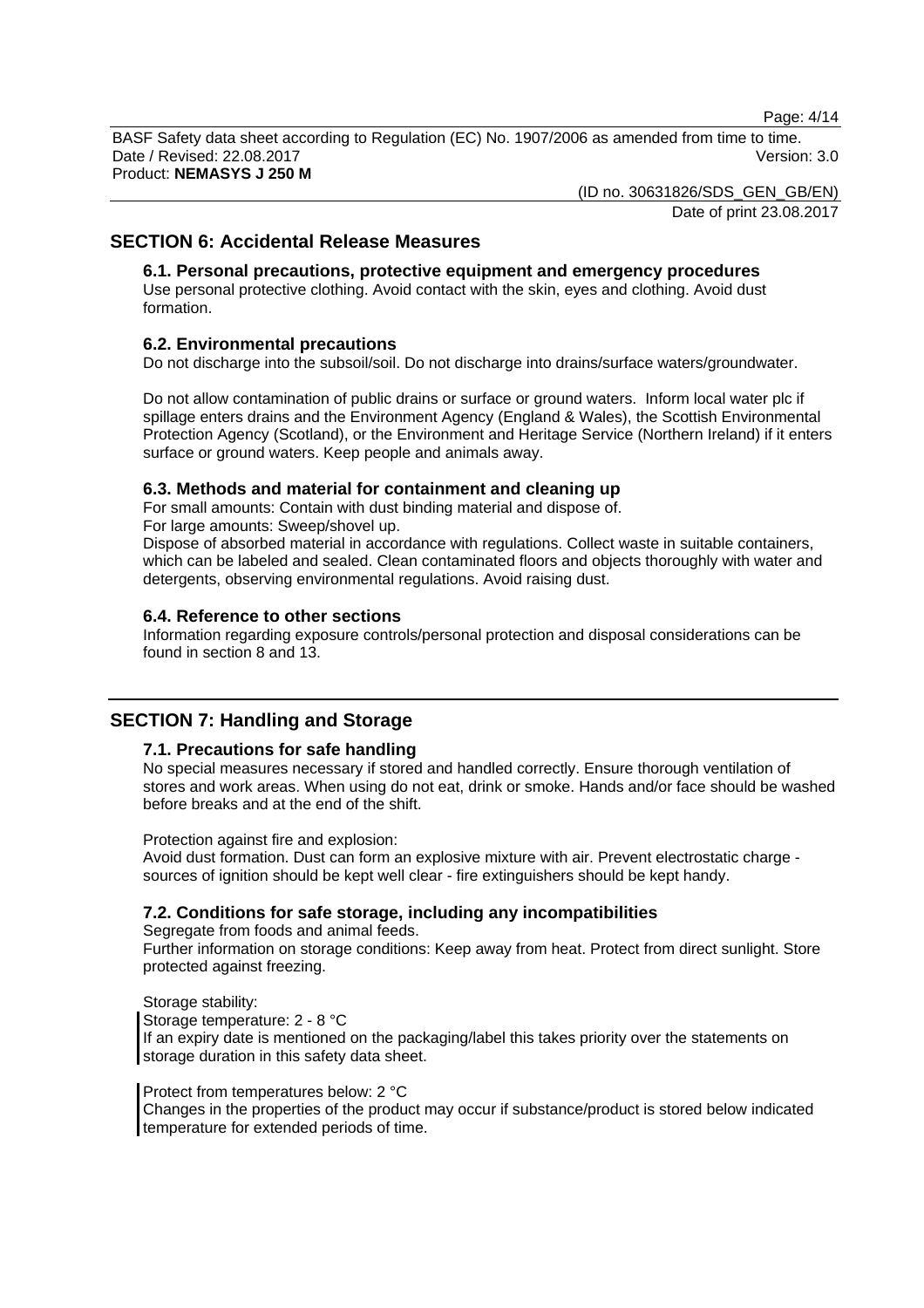Page: 5/14

BASF Safety data sheet according to Regulation (EC) No. 1907/2006 as amended from time to time. Date / Revised: 22.08.2017 Version: 3.0

Product: **NEMASYS J 250 M** 

(ID no. 30631826/SDS\_GEN\_GB/EN)

Date of print 23.08.2017

Protect from temperatures above: 25 °C

Changes in the properties of the product may occur if substance/product is stored above indicated temperature for extended periods of time.

#### **7.3. Specific end use(s)**

For the relevant identified use(s) listed in Section 1 the advice mentioned in this section 7 is to be observed.

### **SECTION 8: Exposure Controls/Personal Protection**

#### **8.1. Control parameters**

Components with occupational exposure limits

Refer to the current edition of HSE Guidance Note EH40 Occupational Exposure Limits (United Kingdom). For normal use and handling refer to the product label/leaflet. In all other cases the following apply.

1344-95-2: Silicic acid, calcium salt

 TWA value 4 mg/m3 (WEL/EH 40 (UK)), Respirable dust TWA value 10 mg/m3 (WEL/EH 40 (UK)), Inhalable dust

#### **8.2. Exposure controls**

Personal protective equipment

Respiratory protection: Respiratory protection not required.

Hand protection:

Suitable chemical resistant safety gloves (EN 374) also with prolonged, direct contact (Recommended: Protective index 6, corresponding > 480 minutes of permeation time according to EN 374): E.g. nitrile rubber (0.4 mm), chloroprene rubber (0.5 mm), butyl rubber (0.7 mm) etc.

Eye protection:

Safety glasses with side-shields (frame goggles) (e.g. EN 166)

Body protection:

Body protection must be chosen depending on activity and possible exposure, e.g. apron, protecting boots, chemical-protection suit (according to EN 14605 in case of splashes or EN ISO 13982 in case of dust).

#### General safety and hygiene measures

Wearing of closed work clothing is recommended. Handle in accordance with good industrial hygiene and safety practice. Store work clothing separately. Keep away from food, drink and animal feeding stuffs.

Environmental exposure controls For information regarding environmental exposure controls, see Section 6.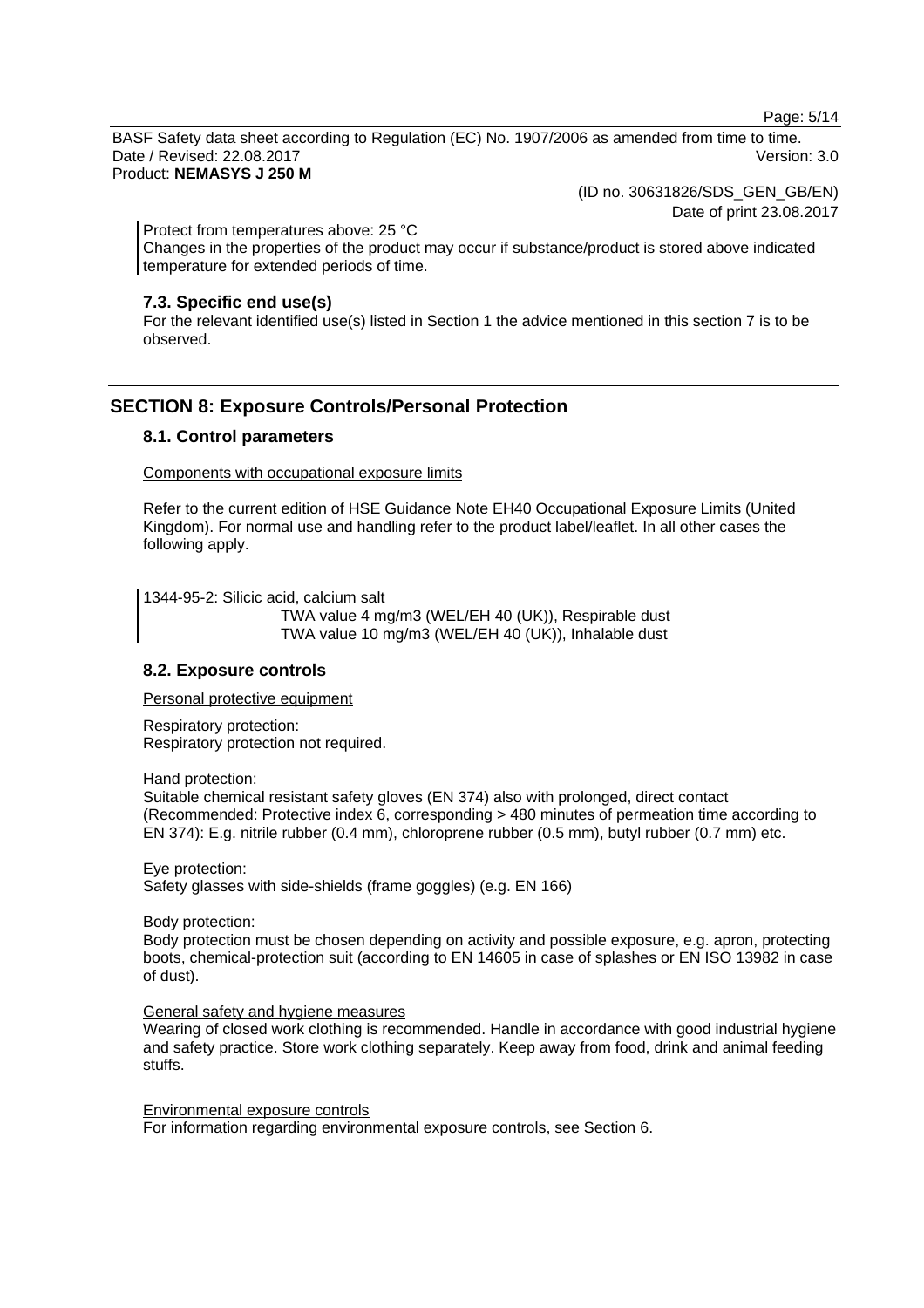Page: 6/14

BASF Safety data sheet according to Regulation (EC) No. 1907/2006 as amended from time to time. Date / Revised: 22.08.2017 Version: 3.0 Product: **NEMASYS J 250 M** 

(ID no. 30631826/SDS\_GEN\_GB/EN) Date of print 23.08.2017

### **SECTION 9: Physical and Chemical Properties**

### **9.1. Information on basic physical and chemical properties**

| Form:<br>Colour:                                    | gel, moist<br>light brown                                                                                                                                                                                             |
|-----------------------------------------------------|-----------------------------------------------------------------------------------------------------------------------------------------------------------------------------------------------------------------------|
| Odour:                                              | perceptible                                                                                                                                                                                                           |
| Odour threshold:                                    |                                                                                                                                                                                                                       |
| pH value:                                           | Not determined due to potential<br>health hazard by inhalation.<br>approx. 5 - 7                                                                                                                                      |
| Melting temperature:                                | (20 °C)                                                                                                                                                                                                               |
|                                                     | not applicable                                                                                                                                                                                                        |
| boiling temperature:                                |                                                                                                                                                                                                                       |
|                                                     | not applicable                                                                                                                                                                                                        |
| Flash point:                                        |                                                                                                                                                                                                                       |
|                                                     | Non-flammable.                                                                                                                                                                                                        |
| Evaporation rate:                                   |                                                                                                                                                                                                                       |
|                                                     | not applicable                                                                                                                                                                                                        |
| Flammability:                                       | Based on the structure or                                                                                                                                                                                             |
|                                                     | composition there is no indication of                                                                                                                                                                                 |
|                                                     | flammability                                                                                                                                                                                                          |
| Lower explosion limit:                              |                                                                                                                                                                                                                       |
| Upper explosion limit:                              | As a result of our experience with this<br>product and our knowledge of its<br>composition we do not expect any<br>hazard as long as the product is used<br>appropriately and in accordance with<br>the intended use. |
|                                                     | As a result of our experience with this                                                                                                                                                                               |
|                                                     | product and our knowledge of its<br>composition we do not expect any<br>hazard as long as the product is used<br>appropriately and in accordance with<br>the intended use.                                            |
| Vapour pressure:                                    | approx. 23.4 hPa                                                                                                                                                                                                      |
|                                                     | (20 °C)                                                                                                                                                                                                               |
|                                                     | Information applies to the solvent.                                                                                                                                                                                   |
| Density:                                            | approx. 0.48 g/cm3                                                                                                                                                                                                    |
|                                                     | (20 °C)                                                                                                                                                                                                               |
| Relative vapour density (air):                      |                                                                                                                                                                                                                       |
|                                                     | not applicable                                                                                                                                                                                                        |
| Solubility in water:                                | dispersible                                                                                                                                                                                                           |
| Partitioning coefficient n-octanol/water (log Kow): |                                                                                                                                                                                                                       |
|                                                     | not applicable                                                                                                                                                                                                        |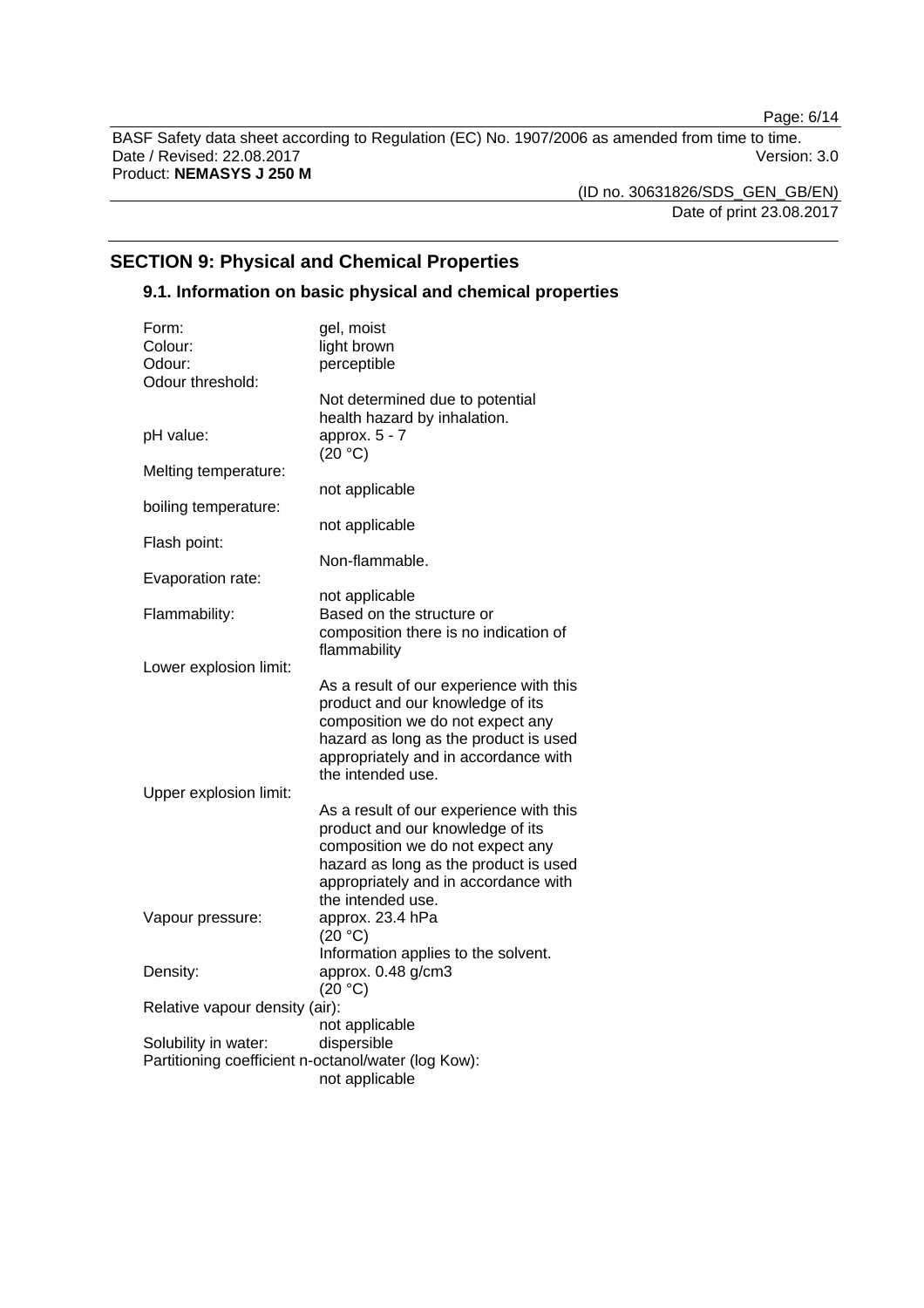Page: 7/14

BASF Safety data sheet according to Regulation (EC) No. 1907/2006 as amended from time to time. Date / Revised: 22.08.2017 Version: 3.0 Product: **NEMASYS J 250 M** 

(ID no. 30631826/SDS\_GEN\_GB/EN)

Date of print 23.08.2017

| Self ignition:             | Daiu VI print Zu.<br>Based on its structural properties the<br>product is not classified as self-<br>igniting. |
|----------------------------|----------------------------------------------------------------------------------------------------------------|
| Viscosity, dynamic:        | Thermal decomposition: No decomposition if stored and handled as prescribed/indicated.                         |
|                            | not applicable, the product is a solid                                                                         |
| Explosion hazard:          | Product is not explosive, however a<br>dust explosion could result from an<br>air / dust mixture.              |
| Fire promoting properties: | Based on its structural properties<br>the product is not classified as<br>oxidizing.                           |

### **9.2. Other information**

Other Information:

If necessary, information on other physical and chemical parameters is indicated in this section.

### **SECTION 10: Stability and Reactivity**

#### **10.1. Reactivity**

No hazardous reactions if stored and handled as prescribed/indicated.

#### **10.2. Chemical stability**

The product is stable if stored and handled as prescribed/indicated.

#### **10.3. Possibility of hazardous reactions**

No hazardous reactions if stored and handled as prescribed/indicated.

#### **10.4. Conditions to avoid**

See MSDS section 7 - Handling and storage.

#### **10.5. Incompatible materials**

Substances to avoid: strong acids, strong bases, strong oxidizing agents

#### **10.6. Hazardous decomposition products**

Hazardous decomposition products: No hazardous decomposition products if stored and handled as prescribed/indicated.

### **SECTION 11: Toxicological Information**

### **11.1. Information on toxicological effects**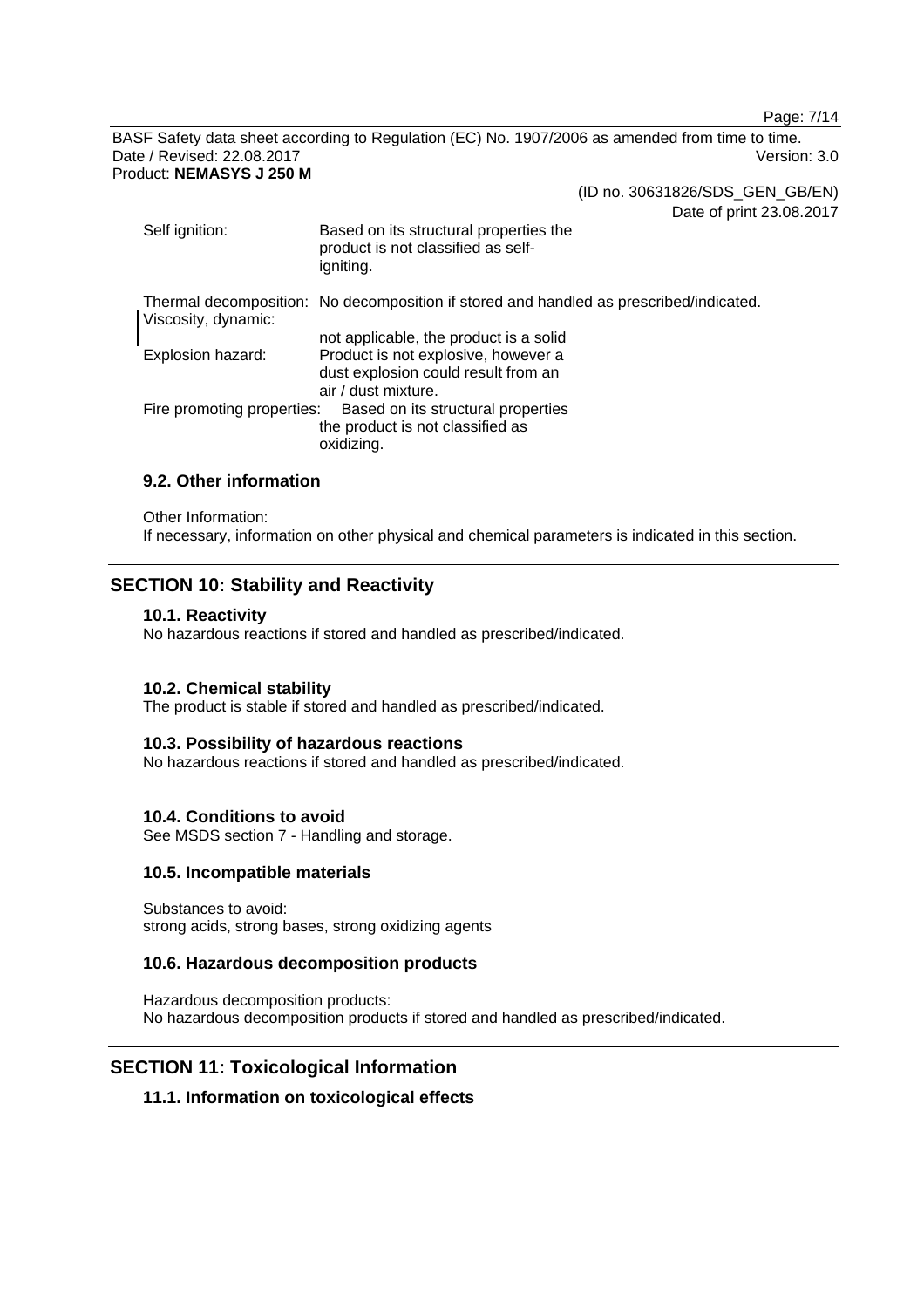Page: 8/14

BASF Safety data sheet according to Regulation (EC) No. 1907/2006 as amended from time to time. Date / Revised: 22.08.2017 Version: 3.0 Product: **NEMASYS J 250 M** 

(ID no. 30631826/SDS\_GEN\_GB/EN)

Date of print 23.08.2017

#### Acute toxicity

Assessment of acute toxicity:

Virtually nontoxic after a single ingestion. Virtually nontoxic by inhalation. Virtually nontoxic after a single skin contact. The product has not been tested. The statement has been derived from the properties of the individual components.

*Information on: Silicic acid, calcium salt*

*Experimental/calculated data:* 

*LD50 rat (oral): > 5,000 mg/kg (OECD Guideline 401) No mortality was observed. The product has not been tested. The statement has been derived from substances/products of a similar structure or composition.* 

----------------------------------

*Information on: Silicic acid, calcium salt* 

*Experimental/calculated data:* 

*LC50 rat (by inhalation): 2.08 mg/l 4 h (similar to OECD guideline 403) No mortality was observed. The product has not been tested. The statement has been derived from substances/products of a similar structure or composition.* 

 $-$ 

*Information on: Silicic acid, calcium salt* 

*Experimental/calculated data:* 

*LD50 rabbit (dermal): > 5,000 mg/kg (similar to OECD guideline 402)* 

*No mortality was observed. The product has not been tested. The statement has been derived from substances/products of a similar structure or composition.* 

----------------------------------

#### Irritation

Assessment of irritating effects:

Not irritating to the skin. Not irritating to the eyes. The product has not been tested. The statement has been derived from the properties of the individual components.

*Information on: Silicic acid, calcium salt Experimental/calculated data: Skin corrosion/irritation rabbit: non-irritant (FHSA Guideline) The product has not been tested. The statement has been derived from substances/products of a similar structure or composition.*   $-$ 

*Information on: Silicic acid, calcium salt Experimental/calculated data: Serious eye damage/irritation rabbit: non-irritant (FHSA Guideline) The product has not been tested. The statement has been derived from substances/products of a similar structure or composition.*  ----------------------------------

Respiratory/Skin sensitization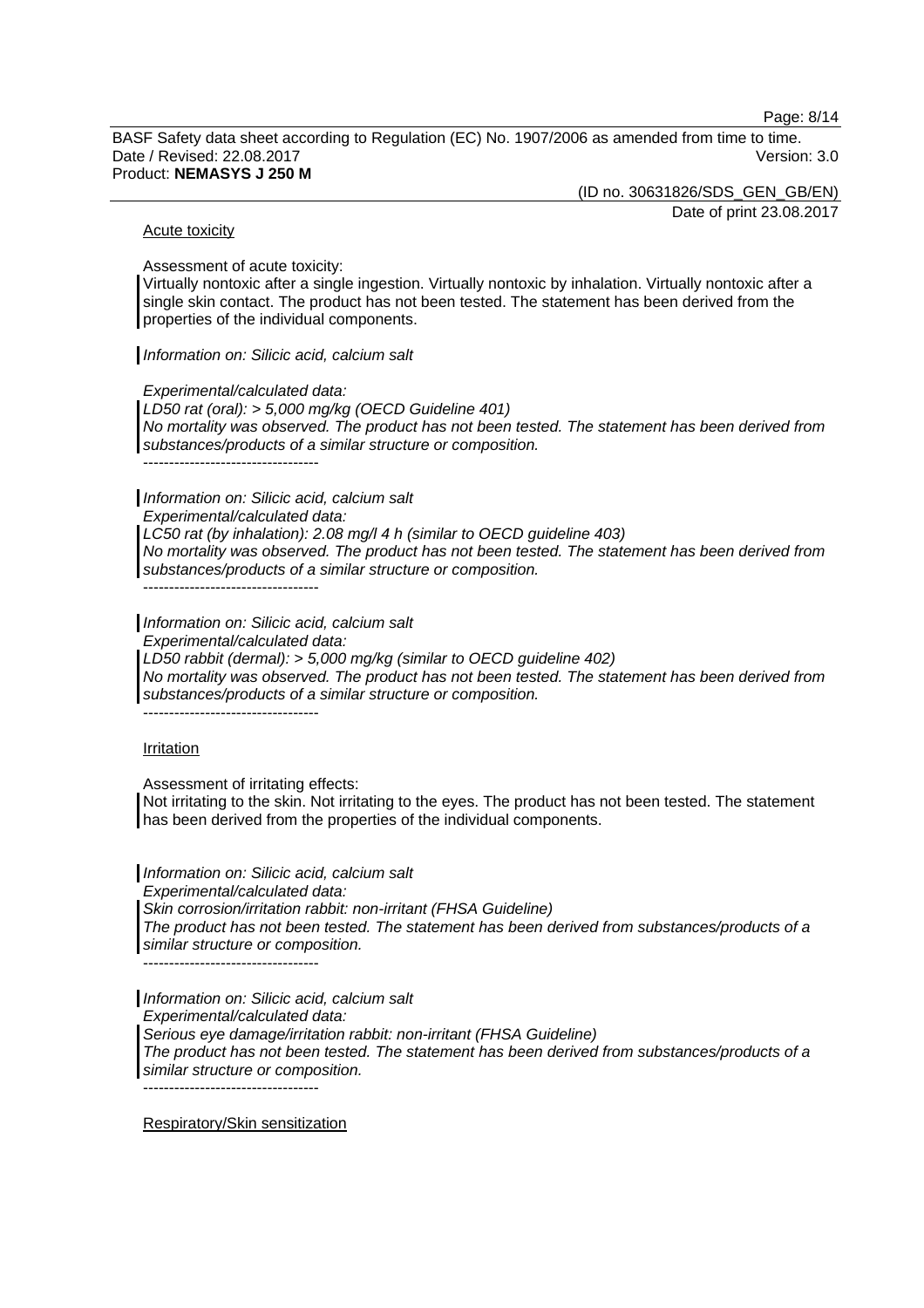Page: 9/14

BASF Safety data sheet according to Regulation (EC) No. 1907/2006 as amended from time to time. Date / Revised: 22.08.2017 Version: 3.0 Product: **NEMASYS J 250 M** 

(ID no. 30631826/SDS\_GEN\_GB/EN)

Date of print 23.08.2017

#### Assessment of sensitization:

There is no evidence of a skin-sensitizing potential. The product has not been tested. The statement has been derived from the properties of the individual components.

#### Germ cell mutagenicity

#### Assessment of mutagenicity:

The product has not been tested. The statement has been derived from the properties of the individual components. Mutagenicity tests revealed no genotoxic potential.

#### **Carcinogenicity**

#### Assessment of carcinogenicity:

The product has not been tested. The statement has been derived from the properties of the individual components. The results of various animal studies gave no indication of a carcinogenic effect.

#### Reproductive toxicity

#### Assessment of reproduction toxicity:

The product has not been tested. The statement has been derived from the properties of the individual components. The results of animal studies gave no indication of a fertility impairing effect.

#### Developmental toxicity

#### Assessment of teratogenicity:

The product has not been tested. The statement has been derived from the properties of the individual components. Animal studies gave no indication of a developmental toxic effect at doses that were not toxic to the parental animals.

#### Specific target organ toxicity (single exposure)

#### Assessment of STOT single:

Based on the available information there is no specific target organ toxicity to be expected after a single exposure.

Remarks: The product has not been tested. The statement has been derived from the properties of the individual components.

#### Repeated dose toxicity and Specific target organ toxicity (repeated exposure)

#### Assessment of repeated dose toxicity:

The product has not been tested. The statement has been derived from the properties of the individual components. No substance-specific organtoxicity was observed after repeated administration to animals.

#### Aspiration hazard

No aspiration hazard expected.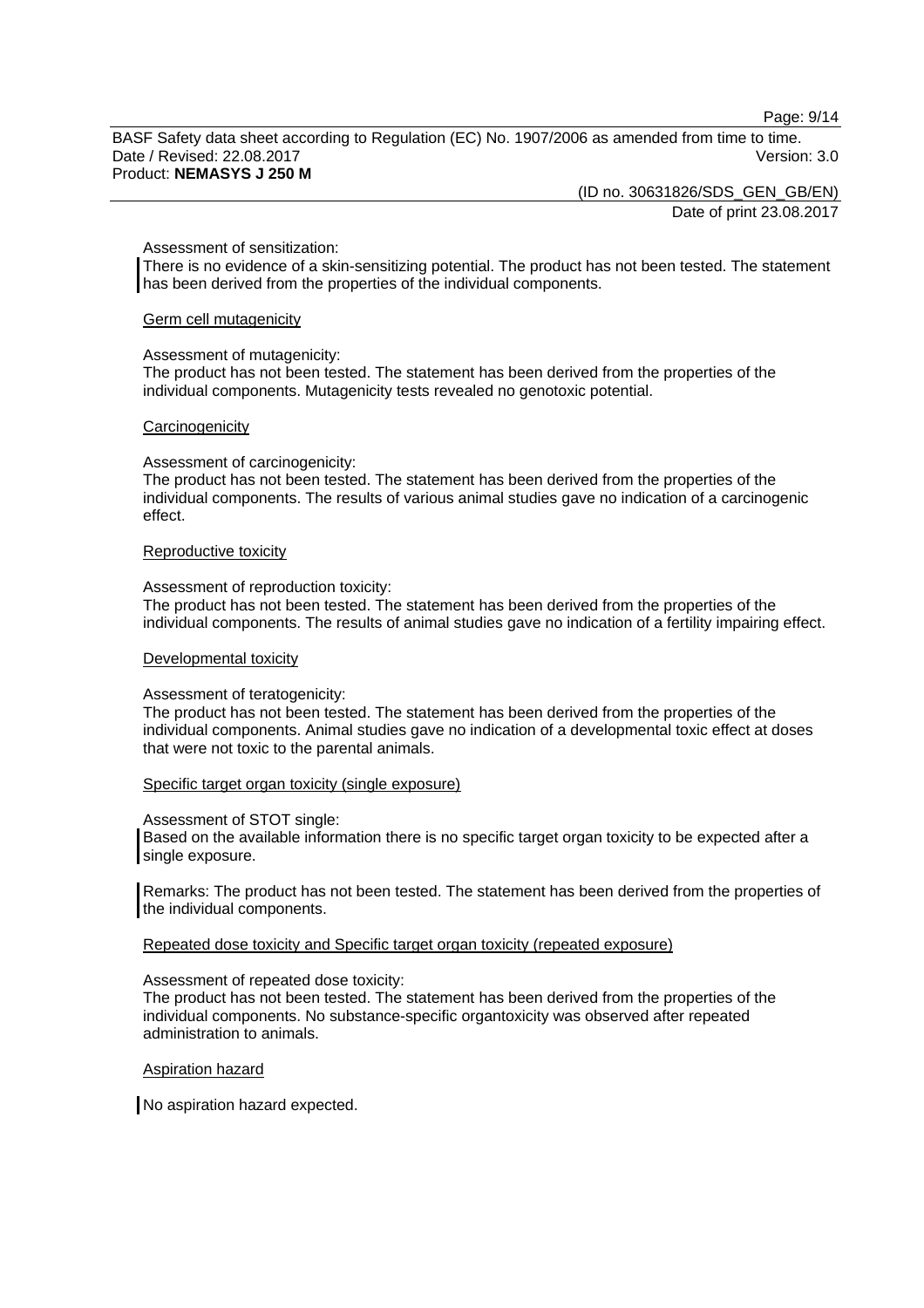Page: 10/14

BASF Safety data sheet according to Regulation (EC) No. 1907/2006 as amended from time to time. Date / Revised: 22.08.2017 Version: 3.0

Product: **NEMASYS J 250 M** 

(ID no. 30631826/SDS\_GEN\_GB/EN)

Date of print 23.08.2017

The product has not been tested. The statement has been derived from the properties of the individual components.

Other relevant toxicity information

Misuse can be harmful to health.

### **SECTION 12: Ecological Information**

#### **12.1. Toxicity**

Assessment of aquatic toxicity:

There is a high probability that the product is not acutely harmful to aquatic organisms. The product has not been tested. The statement has been derived from the properties of the individual components.

*Information on: Silicic acid, calcium salt* 

*Toxicity to fish:* 

*LL50 (96 h) > 1,000 mg/l, Salmo gairdneri, syn. O. mykiss (OECD Guideline 203, static) The details of the toxic effect relate to the nominal concentration.* 

----------------------------------

*Information on: Silicic acid, calcium salt Aquatic invertebrates: EL50 (48 h) >= 10,000 mg/l, Daphnia magna (OECD Guideline 202, part 1, static) The product has low solubility in the test medium. A saturated solution has been tested. The details of the toxic effect relate to the nominal concentration.* 

----------------------------------

*Information on: Silicic acid, calcium salt Aquatic plants:* 

*EL50 (72 h) > 1,000 mg/l (growth rate), Desmodesmus subspicatus (OECD Guideline 201, static) The product has low solubility in the test medium. A saturated solution has been tested. The details of the toxic effect relate to the nominal concentration.* 

*EL10 (72 h) 41 mg/l (growth rate), Desmodesmus subspicatus (OECD Guideline 201, static) The product has low solubility in the test medium. A saturated solution has been tested. The details of the toxic effect relate to the nominal concentration.*  ----------------------------------

#### **12.2. Persistence and degradability**

Assessment biodegradation and elimination (H2O): The product has not been tested. The statement has been derived from the properties of the individual components.

*Information on: Silicic acid, calcium salt Assessment biodegradation and elimination (H2O): Not applicable for inorganic substances.*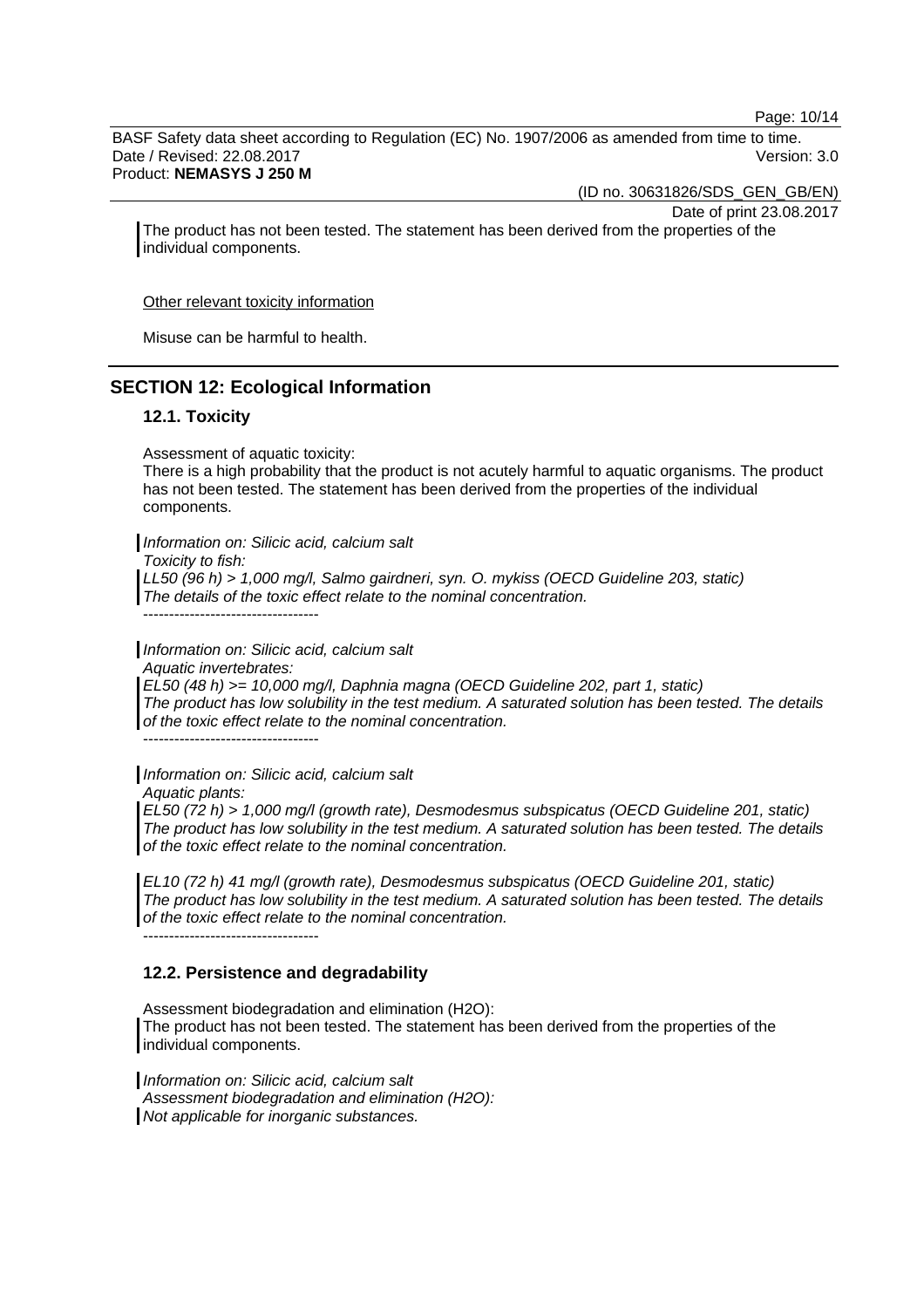Page: 11/14

BASF Safety data sheet according to Regulation (EC) No. 1907/2006 as amended from time to time. Date / Revised: 22.08.2017 Version: 3.0 Product: **NEMASYS J 250 M** 

(ID no. 30631826/SDS\_GEN\_GB/EN)

Date of print 23.08.2017

### **12.3. Bioaccumulative potential**

----------------------------------

Assessment bioaccumulation potential: The product has not been tested. The statement has been derived from the properties of the individual components.

*Information on: Silicic acid, calcium salt Assessment bioaccumulation potential: Significant accumulation in organisms is not to be expected.*  ----------------------------------

### **12.4. Mobility in soil**

Assessment transport between environmental compartments: Adsorption in soil: The product has not been tested. The statement has been derived from the properties of the individual components.

*Information on: Silicic acid, calcium salt Assessment transport between environmental compartments: Adsorption in soil: Adsorption to solid soil phase is expected.* ----------------------------------

### **12.5. Results of PBT and vPvB assessment**

The product does not contain a substance fulfilling the PBT (persistent/bioaccumulative/toxic) criteria or the vPvB (very persistent/very bioaccumulative) criteria.

#### **12.6. Other adverse effects**

The product does not contain substances that are listed in Regulation (EC) 1005/2009 on substances that deplete the ozone layer.

#### **12.7. Additional information**

Other ecotoxicological advice: Do not discharge product into the environment without control.

### **SECTION 13: Disposal Considerations**

#### **13.1. Waste treatment methods**

Must be disposed of or incinerated in accordance with local regulations.

The UK Environmental Protection (Duty of Care) Regulations (EP) and amendments should be noted (United Kingdom).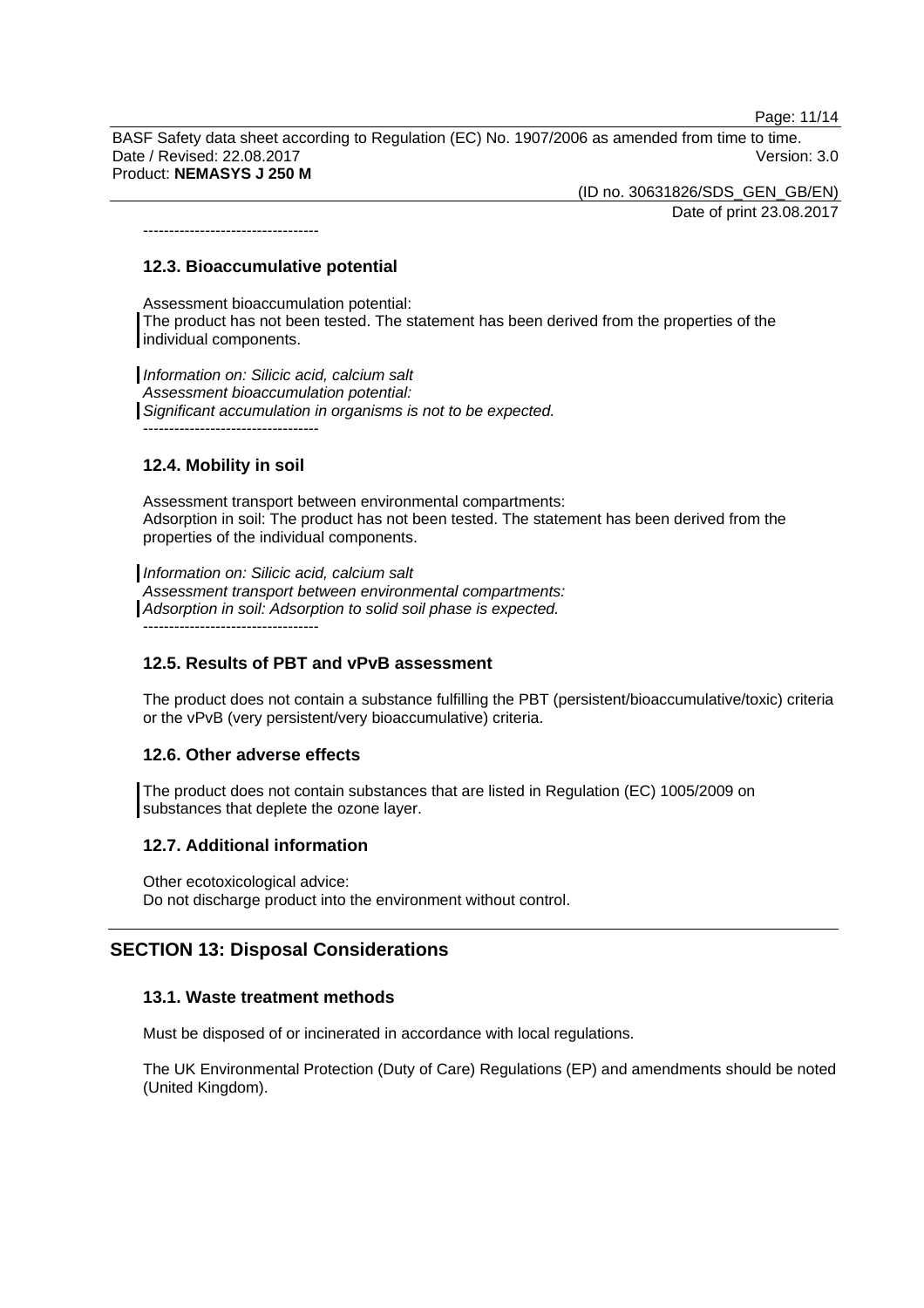Page: 12/14

BASF Safety data sheet according to Regulation (EC) No. 1907/2006 as amended from time to time. Date / Revised: 22.08.2017 Version: 3.0

Product: **NEMASYS J 250 M** 

(ID no. 30631826/SDS\_GEN\_GB/EN)

Date of print 23.08.2017

Contaminated packaging:

Contaminated packaging should be emptied as far as possible and disposed of in the same manner as the substance/product.

### **SECTION 14: Transport Information**

#### **Land transport**

#### ADR

|                                            | Not classified as a dangerous good under transport regulations |
|--------------------------------------------|----------------------------------------------------------------|
| UN number:                                 | Not applicable                                                 |
| UN proper shipping name:                   | Not applicable                                                 |
| Transport hazard class(es): Not applicable |                                                                |
| Packing group:                             | Not applicable                                                 |
| Environmental hazards:                     | Not applicable                                                 |
| Special precautions for                    | None known                                                     |
| user                                       |                                                                |

RID

|                             | Not classified as a dangerous good under transport regulations |
|-----------------------------|----------------------------------------------------------------|
| UN number:                  | Not applicable                                                 |
| UN proper shipping name:    | Not applicable                                                 |
| Transport hazard class(es): | Not applicable                                                 |
| Packing group:              | Not applicable                                                 |
| Environmental hazards:      | Not applicable                                                 |
| Special precautions for     | None known                                                     |
| user                        |                                                                |

#### **Inland waterway transport**  ADN

user:

 Not classified as a dangerous good under transport regulations UN number: Not applicable<br>UN proper shipping name: Not applicable UN proper shipping name: Not applicable<br>Transport hazard class(es): Not applicable Transport hazard class(es): Not applicable<br>Packing group: Not applicable Packing group: Not applicable<br>
Environmental hazards: Not applicable Environmental hazards: Special precautions for None known

Transport in inland waterway vessel Not evaluated

#### **Sea transport**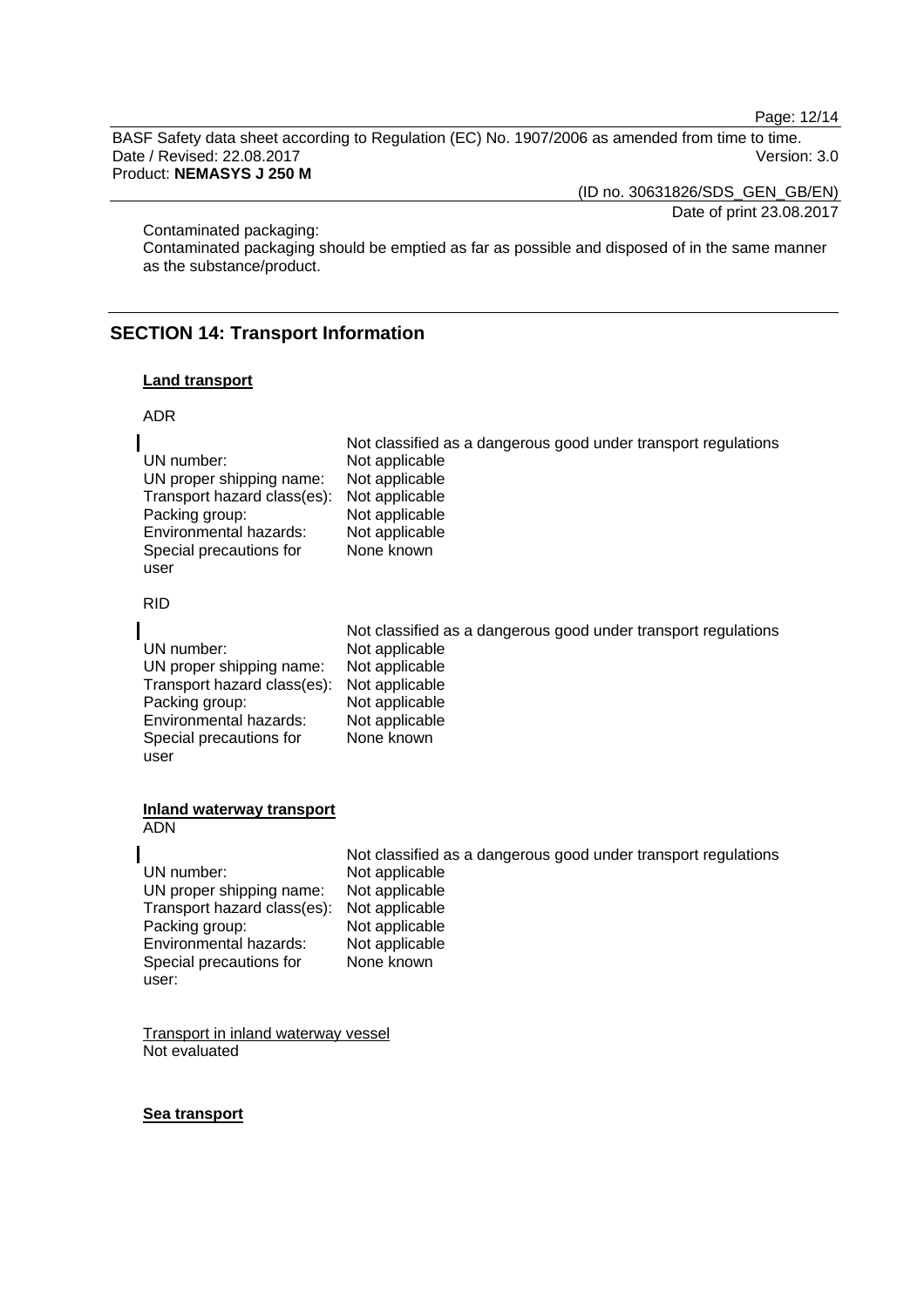Page: 13/14

BASF Safety data sheet according to Regulation (EC) No. 1907/2006 as amended from time to time. Date / Revised: 22.08.2017 Version: 3.0 Product: **NEMASYS J 250 M** 

(ID no. 30631826/SDS\_GEN\_GB/EN)

Date of print 23.08.2017

#### IMDG

| UN number:                                 | Not classified as a dangerous good under transport regulations<br>Not applicable |
|--------------------------------------------|----------------------------------------------------------------------------------|
| UN proper shipping name:                   | Not applicable                                                                   |
| Transport hazard class(es): Not applicable |                                                                                  |
| Packing group:                             | Not applicable                                                                   |
| Environmental hazards:                     | Not applicable                                                                   |
| Special precautions for                    | None known                                                                       |
| user                                       |                                                                                  |

#### **Air transport**

#### IATA/ICAO

user

|                                            | Not classified as a dangerous good under transport regulations |
|--------------------------------------------|----------------------------------------------------------------|
| UN number:                                 | Not applicable                                                 |
| UN proper shipping name:                   | Not applicable                                                 |
| Transport hazard class(es): Not applicable |                                                                |
| Packing group:                             | Not applicable                                                 |
| Environmental hazards:                     | Not applicable                                                 |
| Special precautions for                    | None known                                                     |

#### **14.1. UN number**

See corresponding entries for "UN number" for the respective regulations in the tables above.

#### **14.2. UN proper shipping name**

See corresponding entries for "UN proper shipping name" for the respective regulations in the tables above.

#### **14.3. Transport hazard class(es)**

See corresponding entries for "Transport hazard class(es)" for the respective regulations in the tables above.

#### **14.4. Packing group**

See corresponding entries for "Packing group" for the respective regulations in the tables above.

#### **14.5. Environmental hazards**

See corresponding entries for "Environmental hazards" for the respective regulations in the tables above.

#### **14.6. Special precautions for user**

See corresponding entries for "Special precautions for user" for the respective regulations in the tables above.